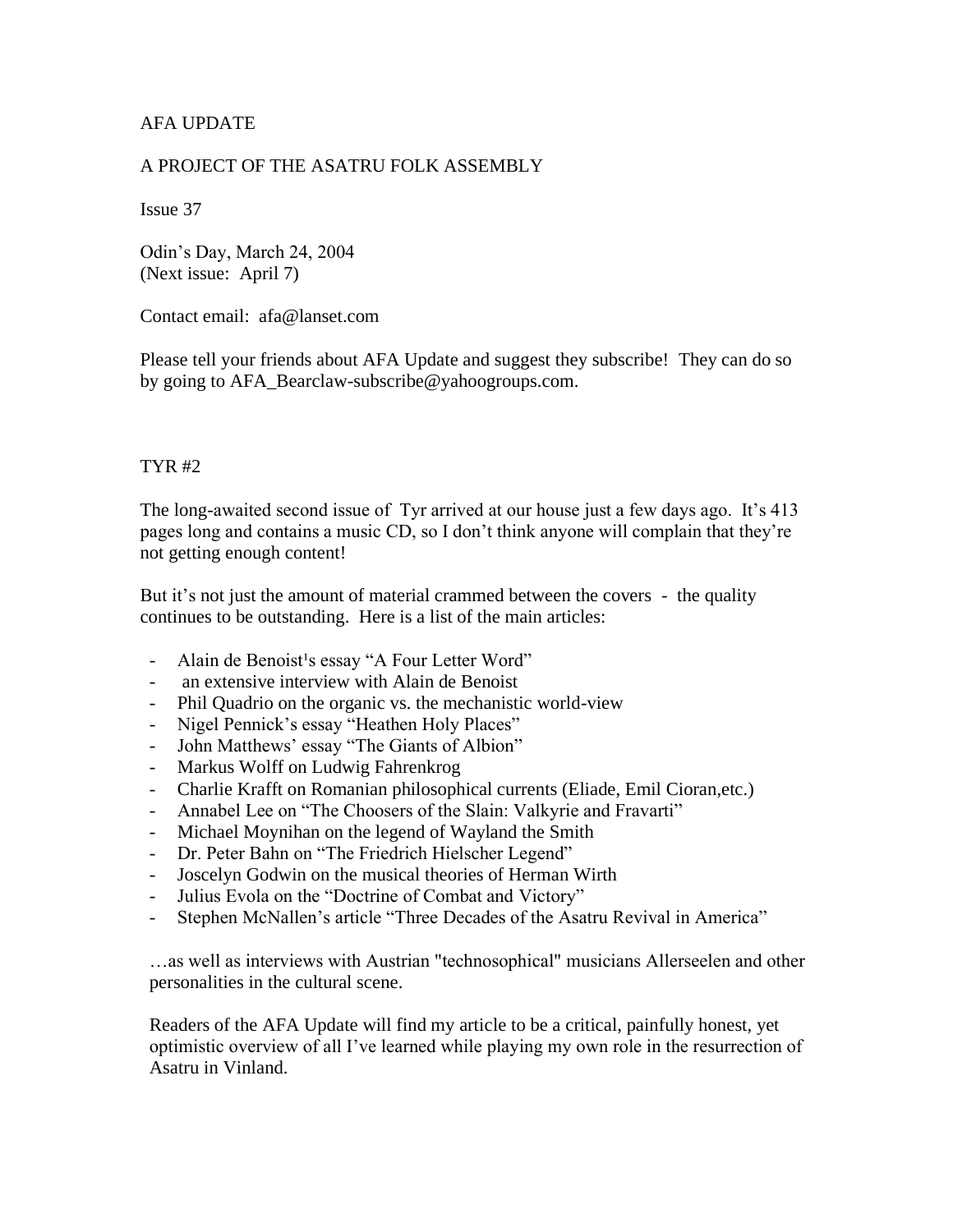Tyr is an outstanding achievement, covering not just Germanic religion but the cultural and philosophical underpinning to the traditional European worldview.

To order, send \$22 for postpaid delivery in the United States or \$30 for foreign airmail. If you live in Georgia, add 7% sales tax. Make orders payable to Ultra, PO Box 11736, Atlanta, GA 30355.

## THE ODIN BROTHERHOOD

The AFA is proud to announce that we will be carrying Dr. Mark Mirabello's book, The Odin Brotherhood. Our mention of this fascinating work in the last AFA Update got a lot of attention and we quickly exhausted the supply of books the author was kind enough to donate to us.

We hate turning people away empty-handed - especially people who care enough to buy from us. Therefore, we're going to have copies of The Odin Brotherhood in hand just as quickly as we can get them. All you folks who were disappointed, be of good cheer! If you haven't already ordered elsewhere, we can take care of you!

#### EOSTRE IN NORTHERN CALIFORNIA

Saturday, March 20, the AFA held an especially successful Eostre celebration. Ed and Joan Broneske were the driving forces behind it, and what started out to be a small, intimate gathering quickly turned into a large, intimate gathering!

A local park, green with new growth and offering fine views of the California foothills, provided the backdrop for our event. The weather was perfect as 40 or more Asatruar and friends arrived. We had a good mix of ages, and lots of new faces.

Joan and Ed held blot, I led the opening rite and the sumbel, and Diane blessed the food. Though the gathering was essentially non-alcoholic, Dave's mead served wonderfully well as an offering to Eostre and to fill the sumbel horn.

Until this year, we've referred to the Saxon Goddess of the dawn and springtime as, Ostara, the other main variant of her name. Somehow, it seemed like a good idea to use the version more familiar to non-Asatruar, and to begin reclaiming this bit of our linguistic and spiritual heritage.

We will be doing more open events in the future. Let us know if you'd like to be on the information list for these!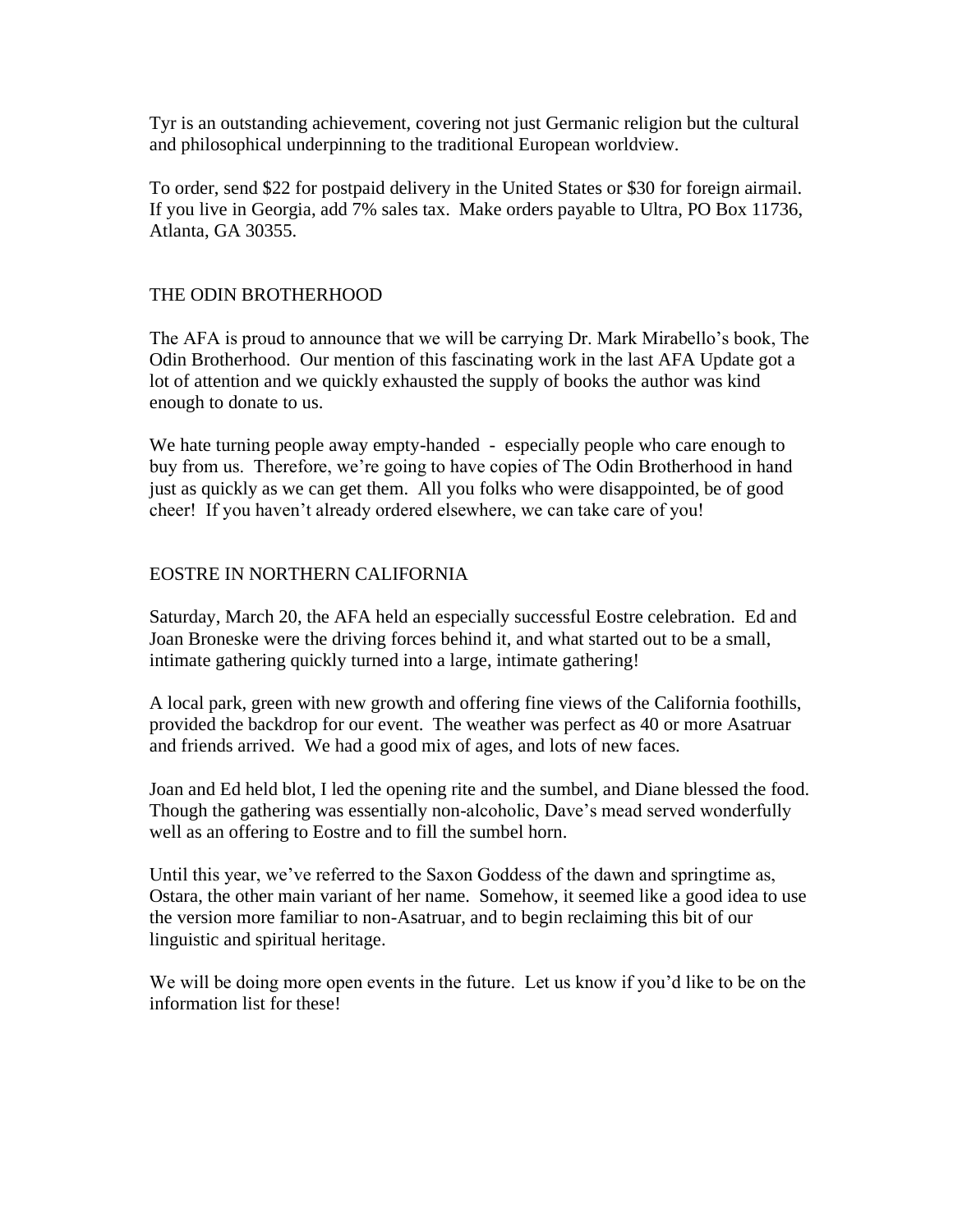#### SOME THINGS WE BELIEVE

Reproduced below is the text of a handout we used at the Eostre gathering. It is meant to be an introduction to the AFA, aimed at people who are not familiar with our beliefs. We wanted something light on theology and cosmology, but heavy on basic principles. Perhaps you will find portions of it useful in discussions with others.

The AFA honors the European Folkway as it was known to the Norse and Germanic peoples. These tribes spread all across the continent, from central Europe to Scandinavia and the British Isles, into southern Europe, and still farther afield.

Some of our key principles are these:

The world is good. Prosperity is good. Life is good, and we should live it with joy and enthusiasm.

We are free to shape our lives to the extent allowed by our skill, courage, and might. There is no predestination, no fatalism, no limitations imposed by the will of any external deity.

We do not need salvation. All we need is the freedom to face our destiny with courage and honor.

We are connected to all our ancestors. They are a part of us. We in turn will be a part of our descendants.

We are also linked to all our living kin - to our families and to every man and woman rooted in the tribes of Europe. They are our "greater family."

We are connected to Nature and subject to its laws. The Holy Powers often express themselves in Nature's beauty and might.

We believe that morality does not depend on commandments, but rather springs from the dignity and honor of the high-minded man and woman.

We do not fear the Holy Powers, or consider ourselves their slaves. On the contrary, we share community and fellowship with the Divine. The Holy Powers encourage us to grow and advance to higher levels.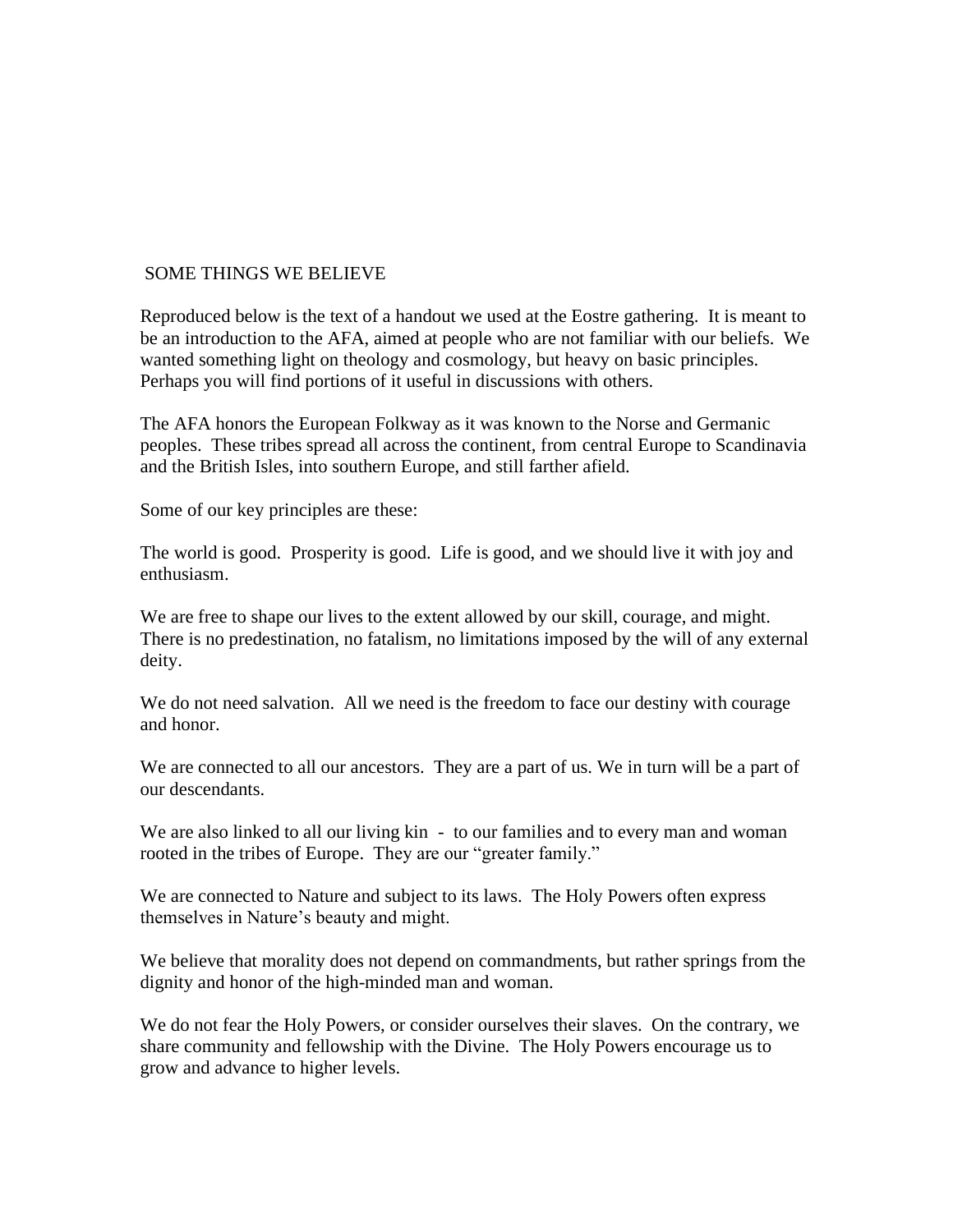We honor the Holy Powers under the names given them by our Germanic/Norse ancestors.

We practice The Folkway by honoring the turning of the seasons…the ancestors…the Divine…and ourselves - in everyday life.

## IMPORTANT DATES

April 9 - Day of Remembrance for Jarl Hakon of Norway. Hakon restored the worship of our Gods after they had been suppressed by Christian kings. Recall Hakon's virtue by vigorously exercising your guarantees under the Bill of Rights.

April 15 - Sumarsdag/Sigrblot. This was the first day of summer in the Icelandic calendar. It falls on the Thursday between the  $9<sup>th</sup>$  and  $15<sup>th</sup>$  of April, about the same time of year as the annual sacrifice to Odin for success in the upcoming raiding season. Welcome the warm months, and make an offering to the Father of Victory for triumph in your personal struggles!

April 30 - Walburg. This Germanic Goddess safeguards the dead heroes who sleep in the burial mound, and harbors deeds yet to bear fruit. Pour a libation to the bold ones awaiting rebirth, and think on how your own acts will live after you.

May 1 - From the gloom of Walburg we enter the sunshine of May Day. Think on Freya, take a walk in the forest or send flowers to a friend. Make love outdoors.

Hail the Holy Ones!

Hail the AFA!

Stephen A. McNallen Drighten, Asatru Folk Assembly

DO YOU HAVE A FRIEND WHO SHOULD BE GETTING THESE UPDATES? He or she can subscribe by going to [AFA\\_Bearclaw-subscribe@yahoogroups.com.](mailto:AFA_Bearclaw-subscribe@yahoogroups.com)